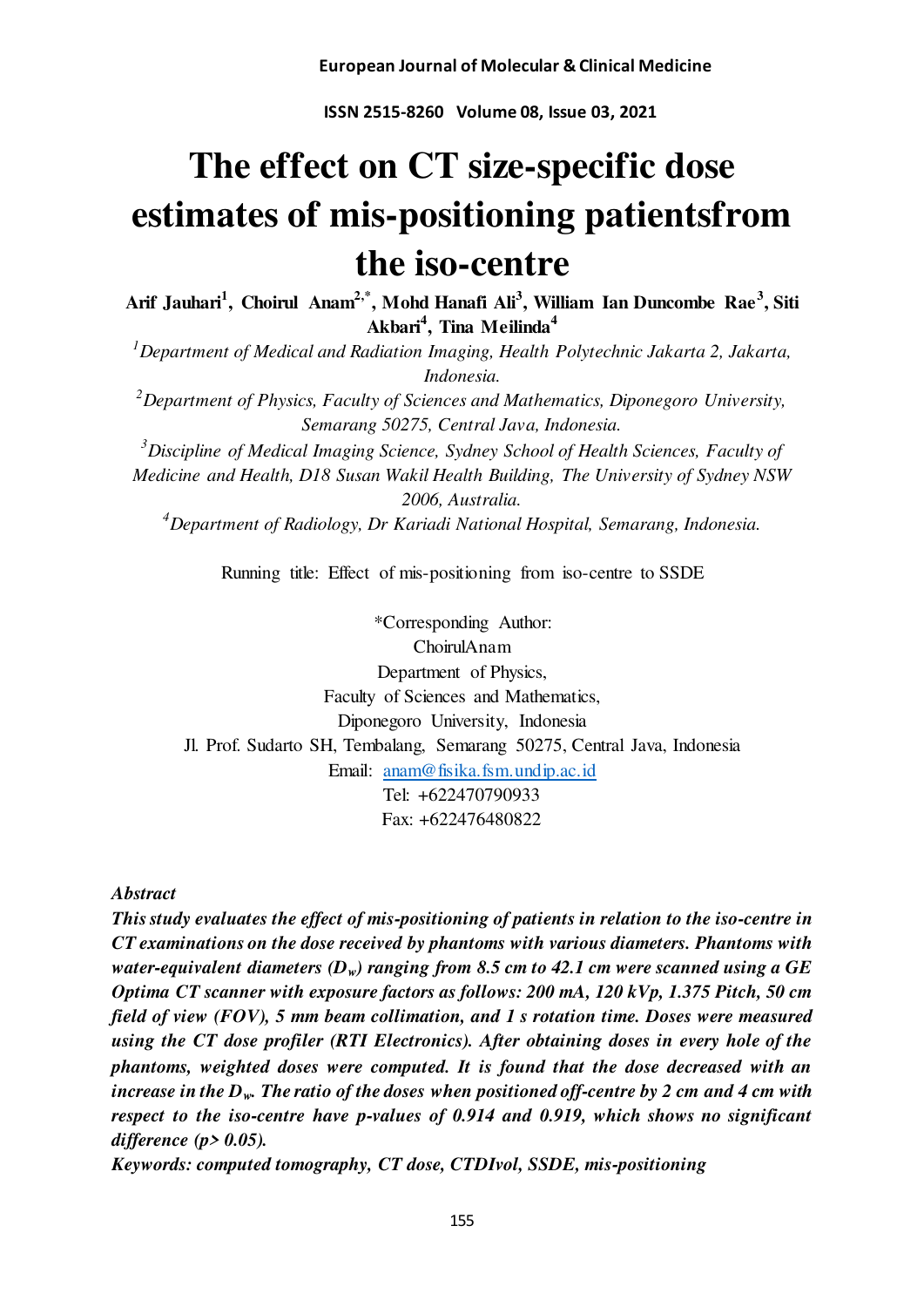## **ISSN 2515-8260 Volume 08, Issue 03, 2021**

# **Introduction**

Currently, various metrics for quantifying dose in computed tomography (CT) are utilised, such as volume CT dose index  $(CTDI_{vol})$  [1-3], size-specific dose estimates (SSDE) [4-6], and effective dose [7]. The CTDI<sub>vol</sub> is for quantifying the output of CT dose, the SSDE is for quantifying the average patient dose [8-10], and the effective dose is for quantifying the risk to the patient [11]. CT effective dose has been reported to be as high as 10 mSv, which is approximately 10 times higher when compared to general radiography of the same area, and equivalent to one year of background radiation [11, 12]. Thus, radiation dose optimisation in CT examination is compulsory as is justification of the examination [12, 13].

One simple technique of radiation optimisation in CT examinations is to accurately position the patient at the iso-centre of the gantry of the CT system [14]. It was reported that any displacement from iso-centre either vertical or horizontal could change the radiation dose received by any particular organ and could degrade the image quality [15].Surprisingly, it was reported that about 95% of patients were not accurately positioned at the gantry isocentre [16].

Comprehensive studies using a 32-cm PMMA phantom reported that if the phantom position is above the iso-centre, then the dose to the upper portion of the phantom decreases. Conversely, the dose at the lower end increases. Hence, the overall dose does not change [17- 19]. Some researchers, however, reported that a change from the iso-centre leads to a change of the SSDE value [20-22].The change in SSDE is presumably not due to changing dose values. The change in the SSDE value is solely due to the inaccuracy of the size-conversion factor (to convert CTDI<sub>vol</sub> to SSDE)due to the magnification or minification of the phantom size.We hypothesize that SSDE does not actually change due to mis-centring. Therefore, an evaluation of doses due to mis-centring with direct measurement on phantomshaving various sizes is important.Thus, the objective of this study is to evaluate the effect of mis-positioning from iso-centre in CT examinations to the dose received by various sizes of phantoms.

# **Methods**

# **Phantoms and CT scanner**

In this research, we used phantomsconstructed inhouse, consisting of 5 phantoms made of acrylic material with water-equivalent diameters  $(D_w)$  of 8.5, 16.9, 25.4, 33.9, and 42.1 cm. Each phantom had a length of 15 cm. A photograph of the phantoms is shown in Figure 1 (a). Each phantom had one hole in the middle and four holes peripherally at 1 cm from the surface as in the standard CTDI body phantom.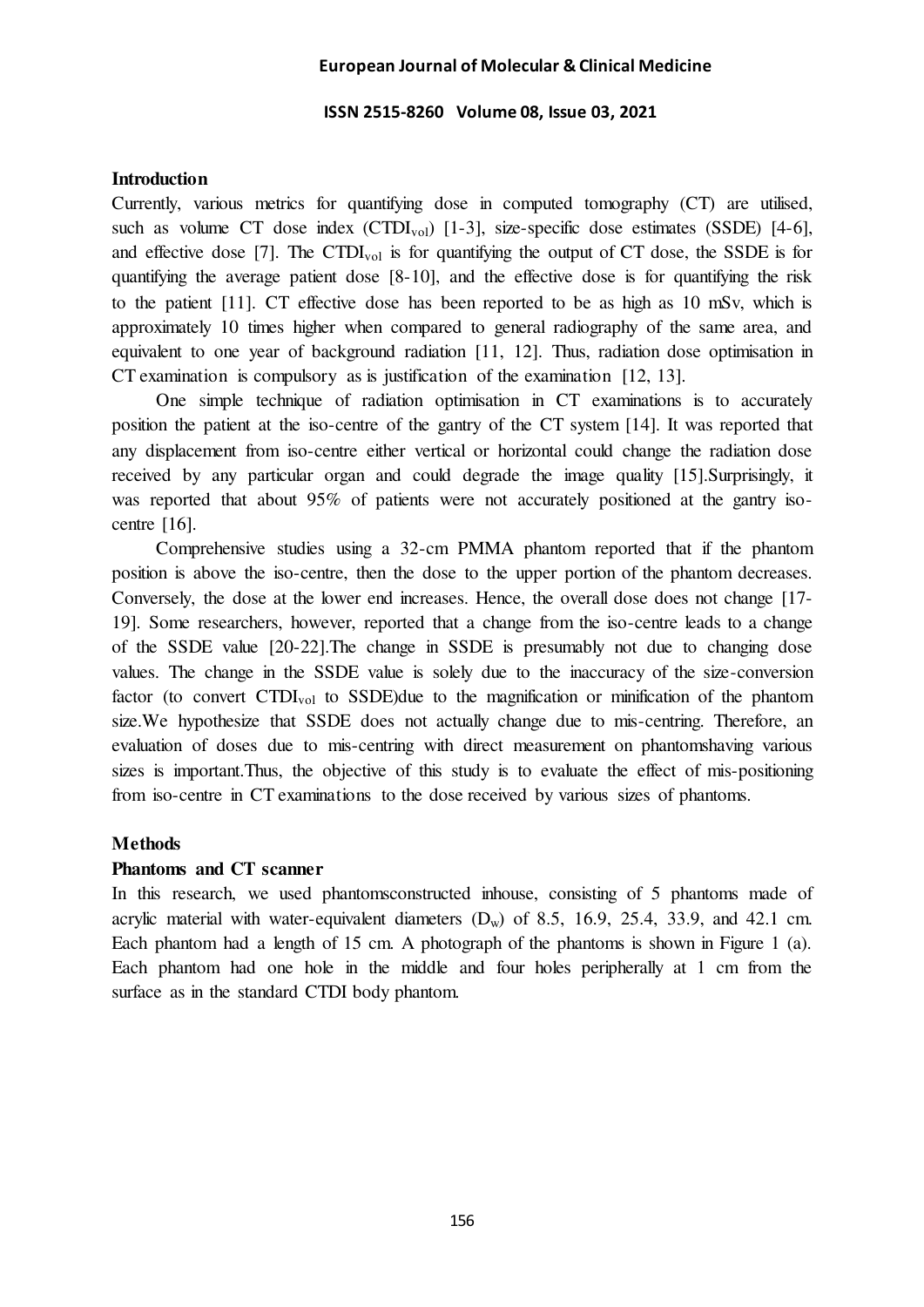**ISSN 2515-8260 Volume 08, Issue 03, 2021** 



Figure 1. (a) Acrylic phantoms with variations in water-equivalent diameter from 8.5 cm to 42.1 cm, (b) CT Optima GE scanner.

Phantoms were scanned using a GE Optima CT scanner installed at Dr KariadiNational Hospital, Semarang, Central Java, Indonesia, as shown in Figure 1 (b). The exposure factors for all phantoms were 200 mA, 120 kVp, 1.375 Pitch, 50 cm FOV, 5 mm beam collimation, and 1 s rotation time.

## **Dose measurement**

Dose measurements for each phantom were carried out in every hole of the phantom using the CT dose profiler (RTI Electronics, Sweden). The CT dose profiler was then connected to the Piranha electrometer (RT Electronics, Sweden). The CT dose profiler uses a point detector made of solid-state material, and it was placed in a container similar to the pencil chamber commonly used in CT dose index (CTDI) measurements. Radiation dose measurement using CT dose profiler differs from the pencil chamber where measurements are carried out in axial mode, measuring the dose with CT dose profiler is done using in spiral mode<sup>1</sup>. In every measurement, the data was transferred to the electrometer and stored as a function of time. The dose-time can then be converted to the dose-distance.The dose-distance was called as dose profile. The dose profile was then integrated at 100 mm to obtain a doseprofile integral (DPI<sub>100</sub>). If the DPI<sub>100</sub> was divided by the width of the collimation, a CT dose index  $(CTDI<sub>100</sub>)$  was obtained. However, because the radiation dose was measured with phantoms of various sizes, the resulting dose did not only show the CT dose index, but also showed a size-specific dose  $(D_s)$ .

The dose measured at the phantom centre was called the central  $D_s$  ( $D_{s,c}$ ) and the dose on the edge was called the peripheral  $D_s$  ( $D_{s,p}$ ). The weighted  $D_s$  ( $D_{s,w}$ ) was calculated as follows:

$$
D_{s,w} = \frac{1}{3} D_{s,c} + \frac{2}{3} \overline{D_{s,p}}
$$
 (1)

Where  $\overline{D_{s,p}}$  is the average of the four peripheral  $D_{s,p}$  values. The  $D_{s,w}$  was measured for several phantom positions, namely: phantom in the iso-centre position (the resulting  $D_{s,w}$  is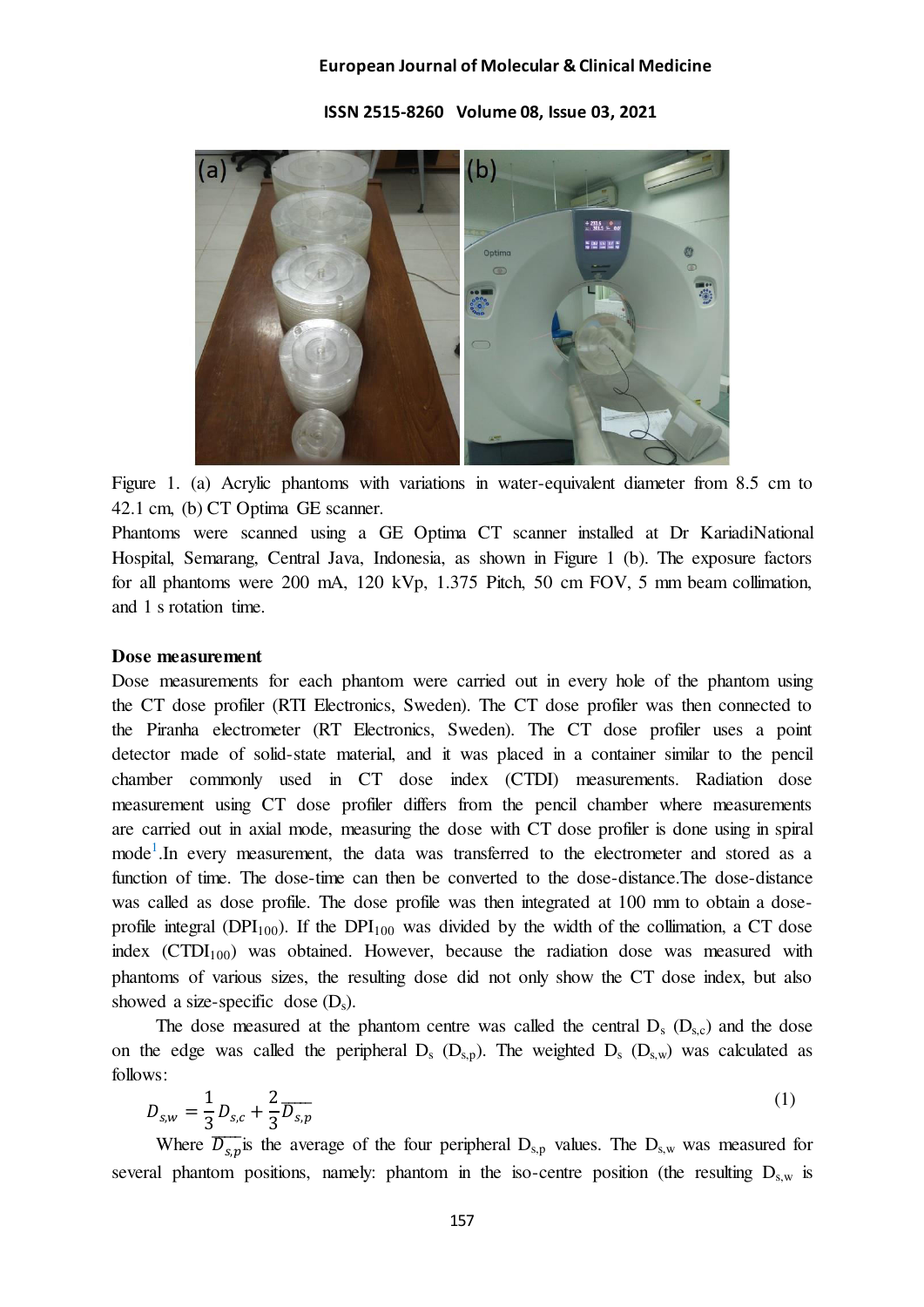# **ISSN 2515-8260 Volume 08, Issue 03, 2021**

called  $D_{s,w,0}$ , and phantom at 2 cm  $(D_{s,w,2})$  and 4 cm below the iso-centre position  $(D_{s,w,4})$ . The phantom position of the iso-centre is shown in Figure 2.



Figure 2. Phantom position. (a) The position of the iso-centre, (b) 2 cm below the iso-centre, and (c) 4 cm below the iso-centre.

## **Results**

## **Weighted D<sup>s</sup>**

The results of radiation dose measurements done in each hole of the phantoms are used to calculate weighted  $D_s$  ( $D_{s,w}$ ). The  $D_{s,w}$  results in the iso-centre position are shown in Figure 3 (a). It appears that the dose decreases exponentially with an increase in the diameter.

To validate these measurements, the normalized doses at the iso-centre were compared to those in the AAPM No. 204 [4]. There are two normalisations, namely normalisation of body phantom and normalisation of the head phantom. The normalization doses for body and head phantoms are shown in Figure 3 (b). In the body phantom, the unity appears in the waterequivalent diameter of 33.9 cm, and in the head phantom, the agreement appears in the waterequivalent diameter of 16.9 cm.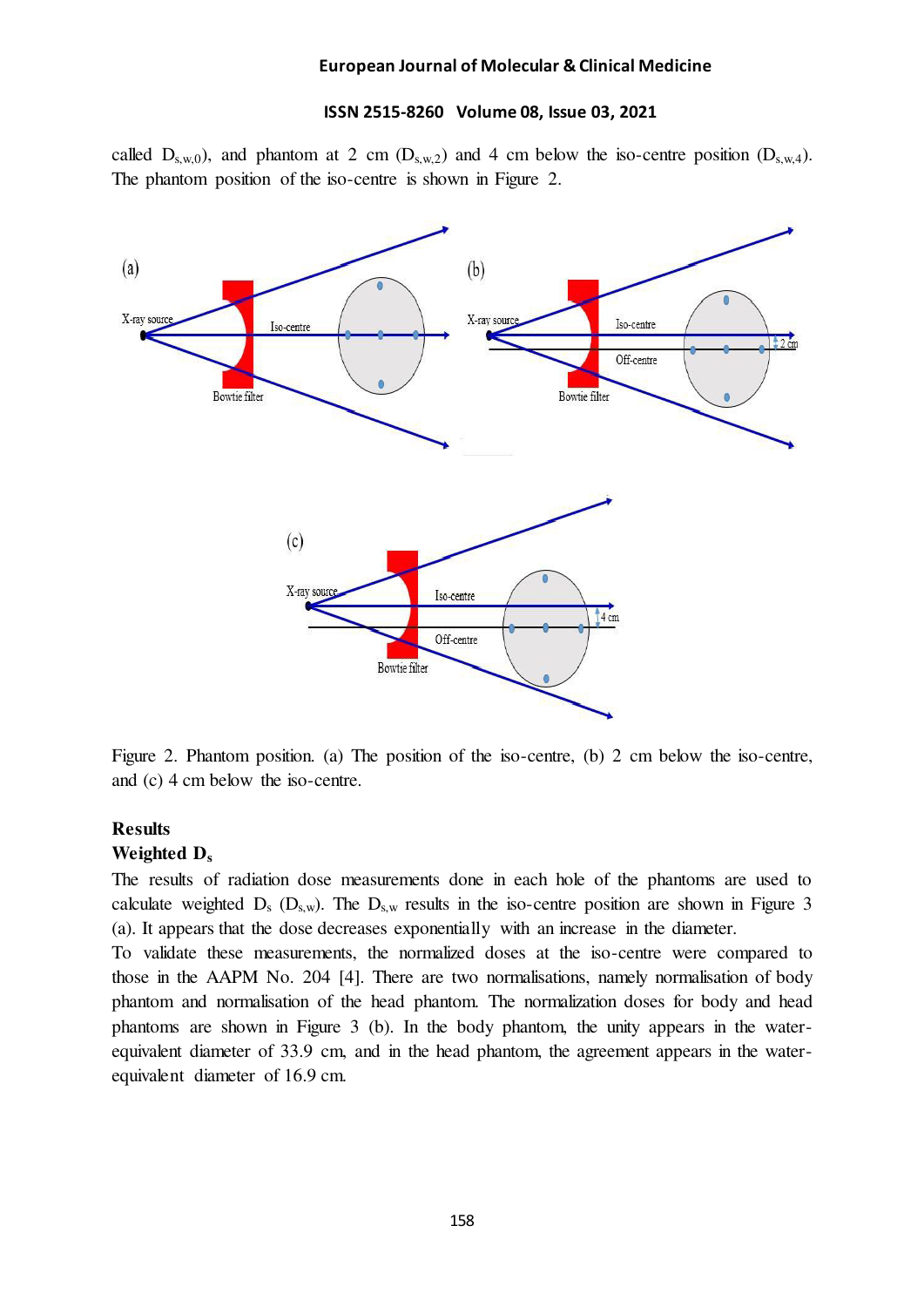

 **ISSN 2515-8260 Volume 08, Issue 03, 2021** 

Figure 3. (a)  $D_{s,w}$  results in the iso-centre position. (b) The size-conversion factor values for body and head phantoms.

It appears that the normalized doses are very comparable both for the body and for the head. Relatively large differences only occur in body phantom for very small phantom sizes, while for head size-conversion factors, the results obtained in this study coincide with those obtained by AAPM 204. P-values for body and head phantoms are 0.844 and 0.966, respectively. These results indicate that there was no significant difference between the results obtained by this study and those obtained by AAPM 204.

# **Ds,w for variation of the phantom position**

The average radiation doses  $(D_{s,w})$  for various water-equivalent diameters at the iso-centre  $(D_{s,w,0})$ , 2 cm below the iso-centre  $(D_{s,w,2})$ , and 4 cm below the iso-centre  $(D_{s,w,4})$  are shown in Figure 4. It appears that at a water-equivalent diameter equal to 16.9 cm, the radiation dose is the same for all phantom positions. While at water-equivalent greater than 16.9 cm, the radiation dose at the phantom position outside the iso-centre is slightly larger than the dose received at the phantom position at the iso-centre. Conversely, at a water-equivalent smaller than 16.9 cm, the radiation dose at the phantom position outside the iso-centre is slightly smaller than the dose received at the phantom position at the iso-centre. However, the dose difference is very small, which is only around 8% compared to the radiation dose at the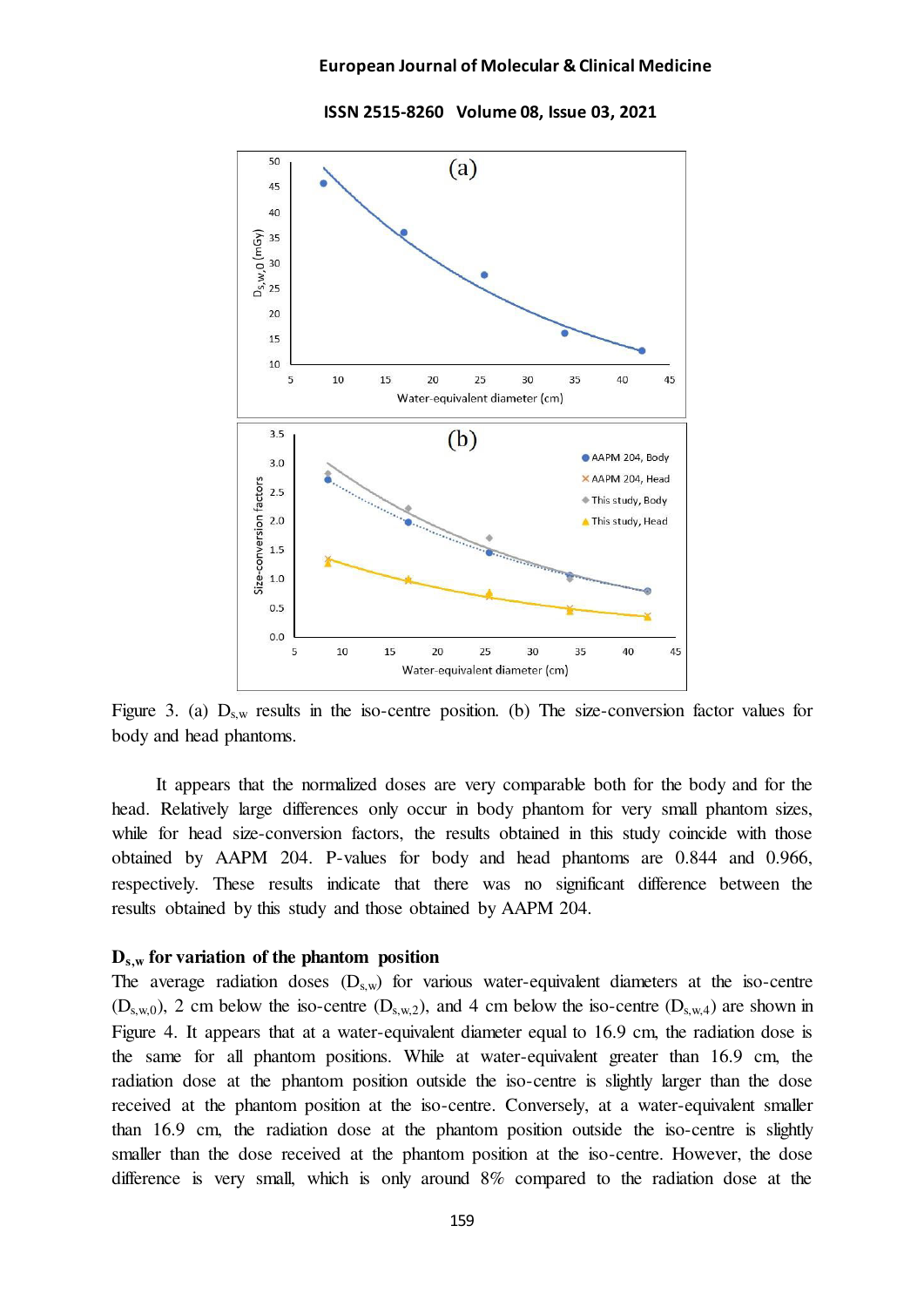# **ISSN 2515-8260 Volume 08, Issue 03, 2021**

phantom position in the iso-centre. Statistically, the difference between the doses at the 4 cm and 2 cm positions with respect to the iso-centre has a p-value of 0.914 and 0.919, which shows no significant difference ( $p > 0.05$ ).



Figure 4. Dose values for the phantom at iso-centre  $(D_{s,w,0})$ , 2 cm below iso-centre  $(D_{s,w,2})$ , and 4 cm below iso-centre  $(D_{s,w,4})$  and for various water-equivalent diameters: (a) 8.5 cm, (b) 16.9 cm, (c) 25.4 cm, (d) 33.9 cm, and (e) 42.1 cm.

# **Discussion**

Some studies reported that mis-centring causes changes in dose on surface of the patient or phantom [18, 20-23]. For example, the dose of the eye or upper surface increases when the patient or phantom has been mis-centring downwards. Anam et al. [23] reported that in the phantom head mis-centring down about 2 cm, the dose in the eye increased to 20%, and miscentring 4 cm caused the eye dose to increase by 30%. Habibzadeh et al. [18] reported the same results that a decrease in the position of phantom bodies by 2, 4 and 6 cm caused an increase in surface doses by 13.5%, 33.3%, and 51.1% respectively. The same results were reported by Kaasalainen et al [20] and Toth and Ge [22]. The opposite results, i.e. a decrease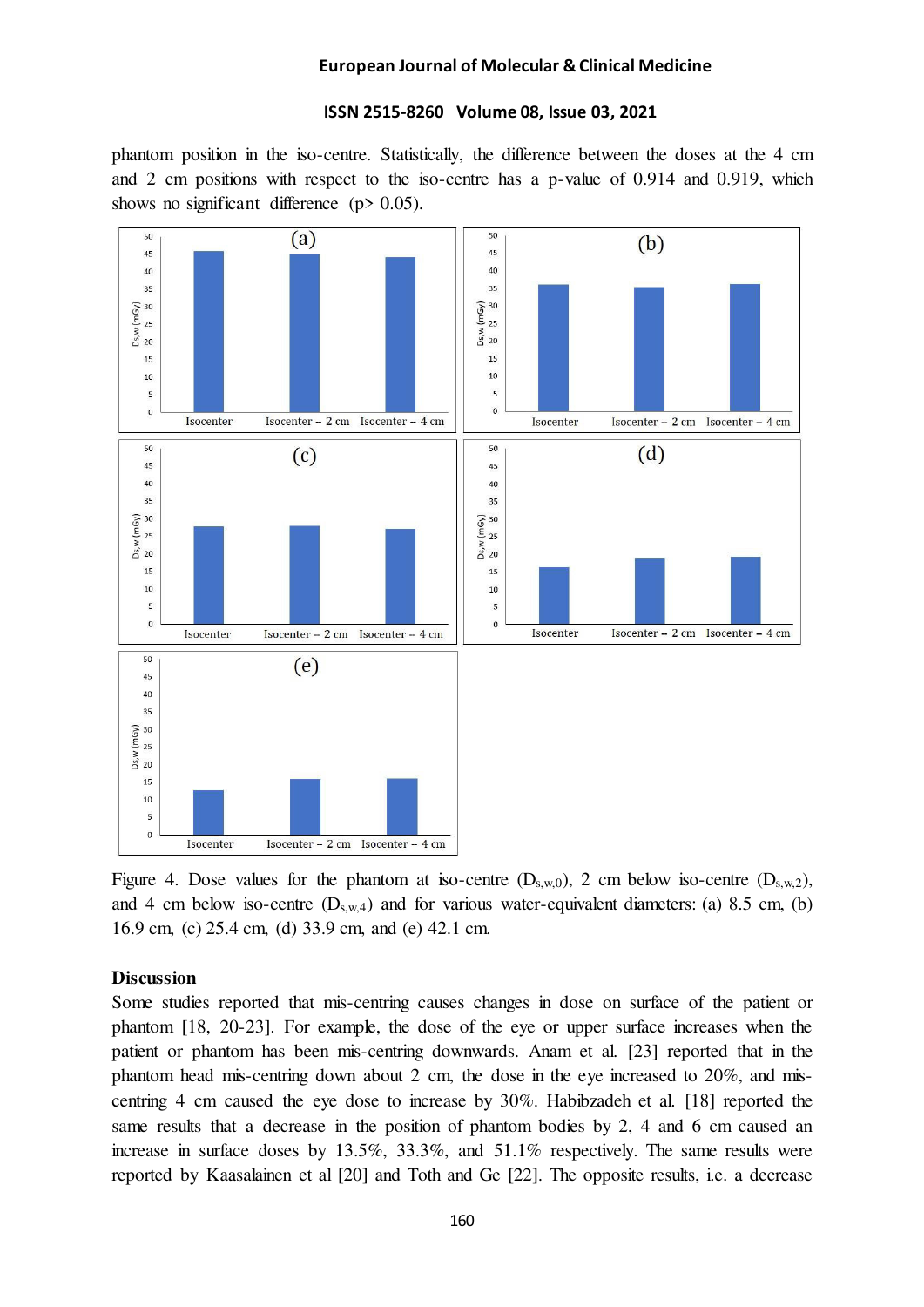### **ISSN 2515-8260 Volume 08, Issue 03, 2021**

in surface dose occurs when mis-centring above the iso-centre. Anam et al [23] reported that a 2 cm increase in iso-centre caused a dose decrease of about 10% and a 4 cm increase in isocentre caused a decrease in dose of about 20%. The same results were reported by several researchers [18, 22, 24].

The variations of dose reading at the different areas in a phantom occurbecause of the nature of the bowtie filter used on CT scans. It is thin in the middle and thick at the edges. When a phantom or the patient is mis-centred downward, it means that the surface of the patient or the upper phantom will be closer to the centre of the iso-centre, which means it is close to the thin bowtie filter, so the dose goes up. Conversely, when a phantom or patient experiences mis-centring upward, it means that the surface of the patient or upper phantom will increasingly move away from the iso-centre which means it approaches the thick bowtie filter section, so the dose drops [18, 25, 26].

In addition, it should be noted that when the dose on one surface (top surface) rises, the opposite occurs on the other side surface (bottom surface), the dose decreases. Thus, although mis-centring causes an increase or decrease in the dose in certain organs, the total dose received by the patient or phantom is relatively unchanged. The current study found that offcentring did not cause significant changes in the mean dose. In other words, the SSDEw value is relatively unchanged due to mis-centring (See Figure 5). The same result was reported by Cheng [27], that vertical mis-centring did not affect the value of the weighted dose in terms of  $CTDI_{vol}$ .

In the literature, several researchers have evaluated the effect of mis-centring on SSDE values [28-30]. Generally, they reported that mis-centring has a major effect on the value of SSDE, especially if SSDE is calculated based on the scanogram image both in anteroposterior (AP) or posterior-anterior (PA). Terashima et al [28] reported that when miscentring 4 and 8 cm above the iso-centre, radiograph size changes occurred, causing the sizeconversion factor to change by 4% and 7% respectively. Marsh and Silosky [29] also reported that vertical mis-centring in phantoms could cause errors in the estimated phantom size up to a factor of 1.5, and this error is greater in the radiograph in the PA direction than in the AP direction.

It should be noted that the decrease or increase in SSDE values does not reflect the actual patient's doses, instead, it is due to inaccuracies of the size estimation from the magnification and demagnification of the image sizes. If the object is at a position close to the source of X-rays, then the formed image experiences magnification [31]. If the image is magnified, the size-conversion factor decreases, resulting in a reduced dose. On the other hand, for objects that move away from the source of X-rays, the image is minimised, and the dose is increased [31]. The current research found that the average dose actually does not change due to off-centring up to 4 cm. P-values above 0.05 indicate there is no significant difference between the dose at the iso-centre and whenoff-centring. However, for accurate SSDE calculations when using scanogram images or localiser radiographs (SPR), objects must be carefully placed in an iso-centre position [32]. While SSDE calculations use axial images, off-centring does not cause differences in patient diameter values and consequently does not change SSDE values. However, when mis-centring occurs, the axial images might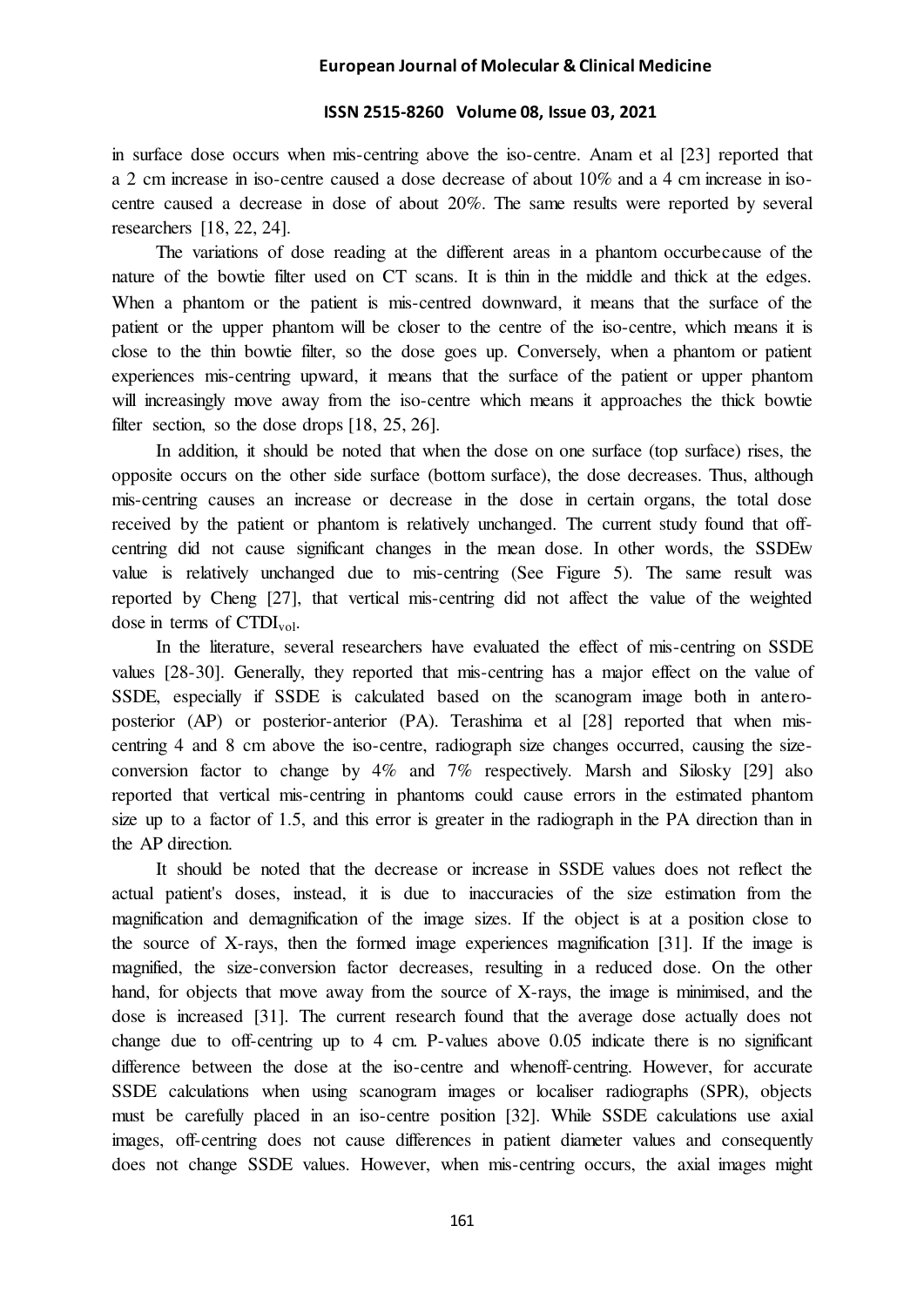#### **ISSN 2515-8260 Volume 08, Issue 03, 2021**

be truncated. If the image is truncated, the measured diameter value will be smaller than it really is, so the SSDE dose becomes greater [33].

This research has some limitations. First, the evaluation of the effect of off-centring on SSDE is only performed on one type of scanner. For more convincing results, research on several types of scanners needs to be done. Second, this research is only conducted using a single set of exposure parameters (i.e.All exposure factors were kept constant, namely:kVp, current, rotation time, slice thickness, beam collimation, FOV, and pitch.). Changes in the exposure factor, especially kVp, might produce different values of  $D_{w,s}$ , because changes in the kVp value changes the dose distribution in phantom.

# **Conclusion**

The doses decrease exponentially with an increase in the diameter. The differences between the dose due to off-centring of 2 cm  $(D_{s,w,2})$  and 4 cm  $(D_{s,w,4})$  positions with respect to the isocentres  $(D_{s,w,0})$  position have p-values of 0.914 and 0.919. Therefore, the doses at offcentring up to 4 cm compared to at iso-centre are not significantly different (p> 0.05).

## **Acknowledgments**

This work was funded by the World Class Research University (WCRU), Diponegoro University, 2021.

# **References**

.

- [1] Anam, C., Fujibuchi, T., Haryanto, F., Widita, R., Arif, I. and Dougherty, G. *An evaluation of computed tomography dose index measurements using a pencil ionisation chamber and small detectors*. J. Radiol. Prot. **39**, 112–124 (2019).
- [2] de las Heras, H. *et al*. *Experimental estimates of peak skin dose and its relationship to the CT dose index using the CTDI head phantom*. Radiat. Prot. Dosim. **157**, 536–542 (2013).
- [3] Huda, W. and Mettler, F. A. *Volume CT dose index and dose-length product displayed during CT: What good are they?* Radiology **258**, 236-242 (2011).
- [4] American Association of Physicists in Medicine. *Size-specific dose estimates (SSDE) in pediatric and adult body CT examinations*.Report no 204. College Park, MD: American Association of Physicists in Medicine (2011). Website: [www.aapm.org/pubs/reports/rpt\\_204.pdf](http://www.aapm.org/pubs/reports/rpt_204.pdf) (20 December 2018, date last accessed).
- [5] American Association of Physicists in Medicine. *Use of water equivalent diameter for calculating patient size and size-specific dose estimates (SSDE) in CT*. Report no 220. College Park, MD: American Association of Physicists in Medicine (2014). Website: [www.aapm.org/pubs/reports/RPT\\_220.pdf](http://www.aapm.org/pubs/reports/RPT_220.pdf) (27 December 2018, date last accessed).
- [6] Anam, C., Haryanto, F., Widita, R., Arif, I., Dougherty, G. and McLean, D. *Estimation of Eye Radiation Dose during Nasopharyngeal CT Examination for an Individual Patient*. Information **19**, 3951-3962 (2016).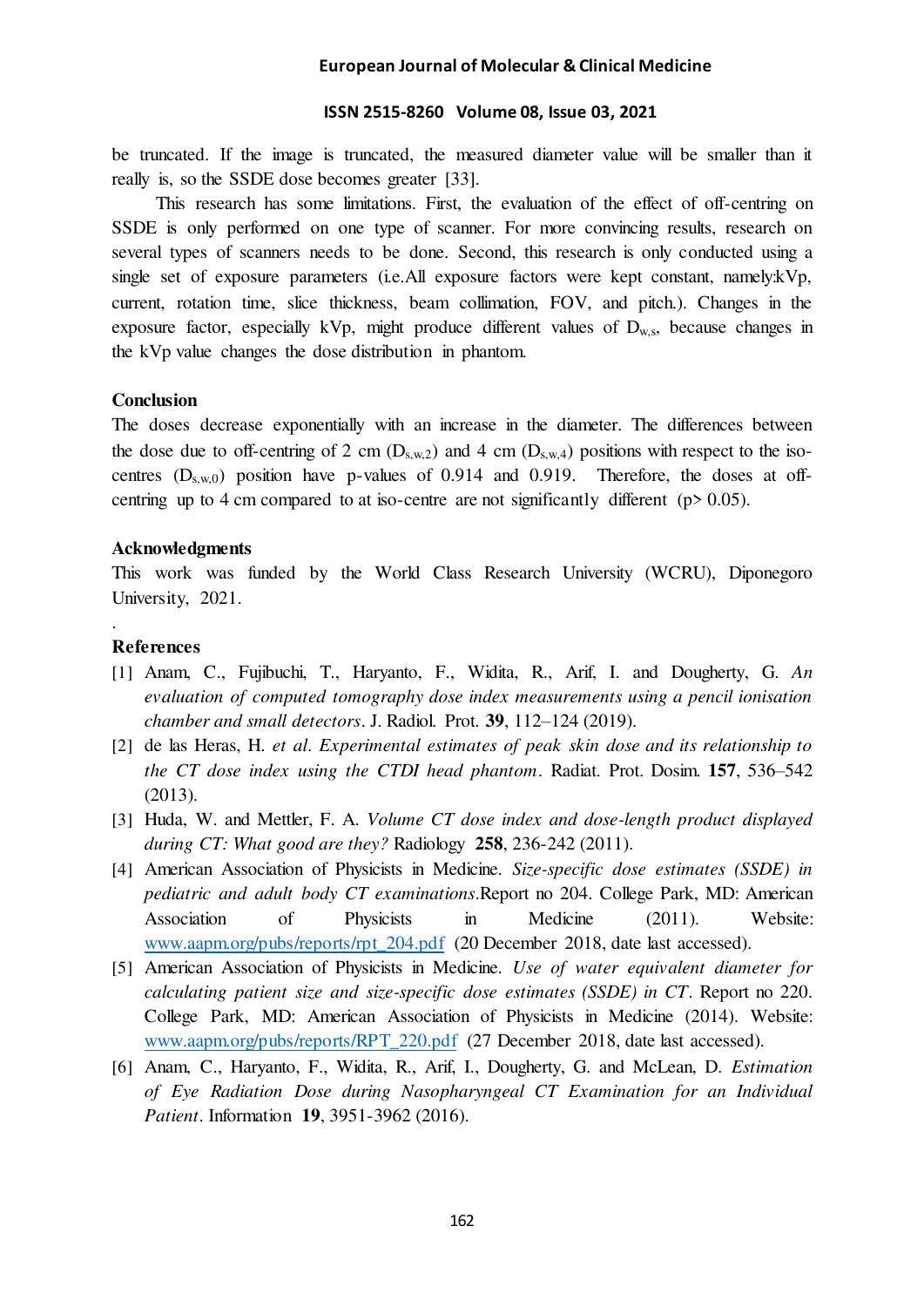#### **ISSN 2515-8260 Volume 08, Issue 03, 2021**

- [7] Anam, C., Haryanto, F., Widita, R., Arif, I., Fujibuchi, T. and Dougherty, G. *A sizespecific effective dose for patients undergoing CT examinations*. J. Phys.: Conf. Series. **1204**, 012002 (2019).
- [8] Imai, R., Miyazaki, O., Horiuchi, T., Kurosawa, H. and Nosaka, S. *Local diagnostic reference level based on size-specific dose estimates: assessment of pediatric abdominal/pelvic computed tomography at a Japanese national children's hospital*. Pediatr. Radiol. **45**, 345–353 (2015).
- [9] Anam, C., Haryanto, F., Widita, R., Arif, I. and Dougherty, G. *Automated calculation of waterequivalent diameter (DW) based on AAPM task group 220*. J. Appl. Clin. Med. Phys. **17**, 320–333 (2016).
- [10] Anam, C. *et al*. *A simplified method for the water-equivalent diameter calculation to estimate patient dose in CT examinations*. Radiat. Prot. Dosim.**185**, 42–49 (2019).
- [11] Agency for Clinical Innovation. *Radiology clinician fact sheet: Radiation information*. (2018). Available from https://www.aci.health.nsw.gov.au/\_\_data/assets/pdf\_file/0006/174552/MI-Clinician-Factsheet.pdf.
- [12] ICRP. *ICRP publication 103: radiation protection in medicine.* Ann ICRP. **37**, 1 (2007).
- [13] ICRP. *Recommendations of the International Commission on Radiological Protection.* Annals of the ICRP. **21**, 1-201 (1991).
- [14] Mayo-Smith, W. W. *et al*. *How I do it: Managing radiation dose in CT.* Radiology **273**, 657-672 (2014).
- [15] Gudjonsdottir, J. *et al*. *Efficient use of automatic exposure control systems in computed tomography requires correct patient positioning.* Acta Radiol. **50**, 1035-1041 (2009).
- [16] Li, J. *et al*. *Automatic patient centering for MDCT: Effect on radiation dose.* Am. J. Roentgenol. **188**, 547-552 (2007).
- [17] Sukupova, L., Vedlich, D. and Jiru, F. *Consequences of the patient's mis-centering on the radiation dose and image quality in CT imaging – Phantom and clinical study*. Universal Journal of Medical Science **4**, 102-107 (2016).
- [18] Habibzadeh, M. A., Ay, M. R., Asl, A. R. K., Ghadiri, H. and Zaidi, H. *Impact of miscentering on patient dose and image noise in x-ray CT imaging: Phantom and clinical studies*. Phys. Med.**28,** 191-199 (2012).
- [19] Raman, S. P., Mahesh, M., Blasko, R.V. and Fishman, E. K. *CT scan parameters and radiation dose: Practical advice for radiologists*. J. Am. Coll. Radiol. **10**, 840-846 (2013).
- [20] Kaasalainen, T., Palmu, K., Reijonen, V. and Kortesniemi, M. *Effect of patient centering on patient dose and image noise in chest CT*. Am. J. Roentgenol.**203**, 123–130 2014.
- [21] Kaasalainen, T., Mäkelä, T. and Kortesniemi, M. *The effect of vertical centering and scout direction on automatic tube voltage selection in chest CT: a preliminary phantom study on two different CT equipments*. Eur. J. Radiol. Open. **6**, 24–32(2019).
- [22] Wang, J., Duan, X., Christner, J. A., Leng, S., Yu, L. and McCollough, C. H. *Attenuation-based estimation of patient size for the purpose of size specific dose*